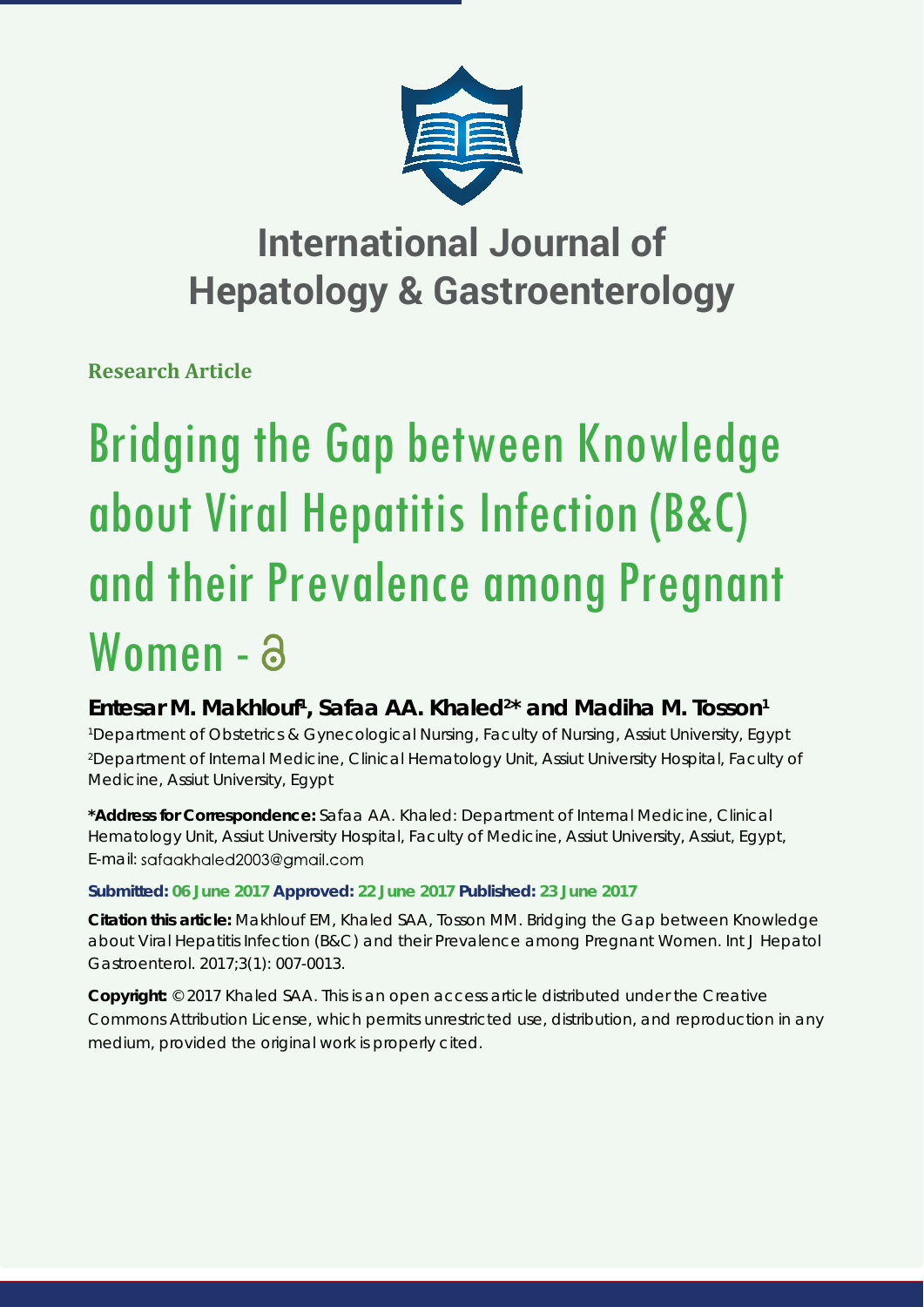#### **ABSTRACT**

**Background & Objective:** Worldwide, nearly 350 and125 million persons have chronic hepatitis B &C virus (HBV& HCV) infections, respectively. This study aimed to bridge the gap between knowledge of HBV & HCV infections and theirs prevalence among pregnant women, through assessing the impact of an educational intervention on knowledge of pregnant women toward HBV & HCV infections.

**Methods:** The study was a quasi-experimental one, 100 pregnant women were enrolled in the study they were in third trimester. Structured interviewing sheet, laboratory investigations, educational interventions and pre & posttest formats were utilized for the study.

**Results:** 89% of women exposed to surgical operations versus 11% not exposed. The Knowledge of women about method of viral hepatitis B & C infections were, 63% in pretest versus 99% in posttest formats know that viral hepatitis infection could be transmitted by transfusion of infected blood or fluids. 36% in pretest versus 92% in posttest format know that viral hepatitis infection could occur during pregnancy and childbirth. 37% in pretest versus 100% in posttest format know that drug administration and abuse are important methods of transmission of viral hepatitis (B&C) infection.

**Conclusion and Recommendations:** Pregnant women had knowledge deficit about viral hepatitis B and C infections. The educational interventions had a positive impact on their knowledge, the findings point to the need for more programs concerned with prevention and control of HBV&HCV infections tailored to needs; these programs have to be suitable for the cultural values of the communities.

**Keywords:** Viral hepatitis; Educational intervention; Pregnant women

## **INTRODUCTION & OBJECTIVES**

#### **Background**

Nowadays, HBV & HCV infections become a worldwide health problem and a dangerous rapidly spreading infectious disease. According to the World Health Organization (WHO) about 3% of the global population is currently infected with HCV. Hence more than 170 million people are infected with HCV with 3-4 million people newly infected each year. Furthermore, about 350 thousand persons die from complications of HCV infection every year, putting viral hepatitis (B&C) infections among the top important causes of mortality [1-3]. In the Middle East, Egypt has the highest prevalence of HCV infection worldwide. Recently, many studies among blood donors documented a decrease in HCV prevalence; however, this decline was not attributed to treatment strategies [4-6]. This was probably due to increased awareness and improved socioeconomic status [7].

The hepatitis caused by HBV and HCV is extremely obscure; symptoms appear only in 35.0% of those infected by HBV and in 25.0% of those infected by HCV. There are 3-main routes for transmission of HBV & HCV, namely vertical, horizontal and sexual. In vertical transmission pregnant woman transmit the infection to her baby during pregnancy or childbirth. Horizontal route is mainly through transfusion of infected blood or blood products, transplantation of organs from an infected person, hemodialysis, and drug abuse or administration [8-10].

Although there is available vaccine for HBV however effective control of HBV& HCV still a global health challenge. This was attributed to limited access to vaccination, screening and treatment in endemic areas, which was mainly due to poverty [11].

Many studies showed high prevalence of HBV & HCV infections; however most of the populations have poor awareness of their modes of transmission, signs & symptoms, complications, and treatment modalities. This in turn leads to ineffective preventive measures [12-15]. Pregnant women prepared for labor are at high risk to contract hepatitis viral infection in the same time infected mothers can transmit HBV & HCV to their babies during labor or even during pregnancy. Also pregnant women can transmit infection to her husband, children, and medical or paramedical staff during labor. Accordingly this sector of the population has to be targeted with

educational programs to increase their knowledge about HBV&HCV infections [16].

#### **Aim of the Study**

This study aimed to investigate how can we bridge the gap between knowledge and awareness of pregnant women toward HBV&HCV infections and theirs prevalence, through assessing the impact of an educational interventions on laboring women.

## **SUBJECTS & METHODS**

#### **Study design & subjects**

A quasi-experimental design was utilized for the study. A convenient sample of 100 pregnant women who were in third trimester and prepared for labor was included in this study. A written informed consent was obtained from each participant.

#### **Tools of data collection**

**Structured interviewing sheet:** A Questionnaire was prepared by the researchers related to the following:

**Sociodemographic data**: Demographic variables such as age, address, and educational level, were assessed.

**Medical history**: Previous major surgery, sexually transmitted diseases or history of renal or liver disease all of this from patient file.

**Family history**: History of viral hepatitis and history of sexually transmitted disease.

Questionnaire to collect data related to hepatitis included a pretest (a questionnaire about knowledge of hepatitis (B & C) viral infections among the study group. This included methods of transmission of infection and risk factors for hepatitis C & B infections, such as, direct contact with blood products, needle stick injuries, unsafe handling and collection of needles and sharps, body piercing, body fluid splash, vaccination coverage, history of STDs and tattooing. All study participants (pregnant woman) were assigned a unique identifying number to maintain their confidentiality.

All of the above mentioned data were collected before the educational interventions. Next, an educational package and brochure about hepatitis (B & C) for laboring women was prepared and delivered to the study participants.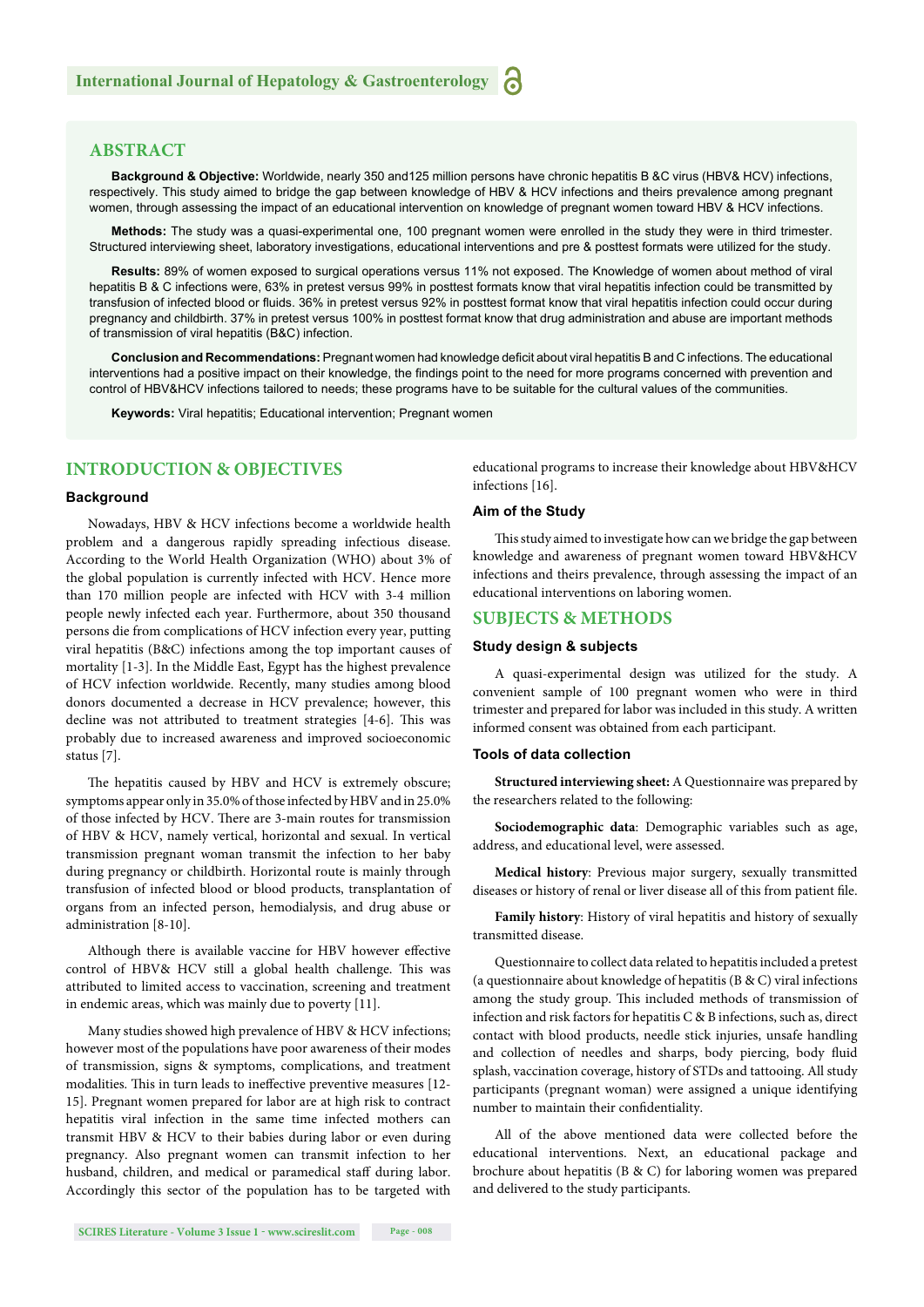A posttest including a questionnaire about knowledge of hepatitis (B & C) and its methods of prevention after educational interventions to evaluate the impact of educational interventions on knowledge of laboring women.

#### **Laboratory investigations**

As a part of routine preparation of pregnant women for labor, blood samples were obtained from each participant for the estimation of HBV (HBsAg) and HCV (anti-HCV antibodies).

#### **PROCEDURES**

#### **Revision of the study tools**

Tools of the study were submitted to a panel of three medical and nursing expertises in the field of obstetrics and gynecology to test the content validity. Modifications were done according to the panel judgment on the clarity of sentences and the appropriateness of content.

#### **Pilot study**

After revision, and for necessary modifications in the study tools, the questionnaire was piloted on a group of 10 pregnant women; those were not included in the study. They were asked to fill out the questionnaire and return it back with their comments and criticism. Minor changes were then made to the final material and any necessary modifications were done.

#### **HBV & HCV assay**

After taking medical & family history, blood sample (5 ml) was taken from each laboring woman for separation of the sera. The serum was analyzed for assay of anti HCV and anti HBV using the commercially available ELISA kits. A positive anti HCV case was arranged for Polymerase Chain Reaction (PCR), liver functions and liver enzymes testing to confirm the diagnosis and to avoid false positive results. All of this was done as a part of routine laboratory investigations for laboring women.

#### **Follow up**

Participants who show positive anti HCV or anti HBV were scheduled for follow up to repeat the tests and to have abdominal US scan. Study participants were requested to return in 2 weeks to obtain their laboratory results.

#### **Educational interventions**

Firstly, demographic data, medical and family history were collected from the study participants. Then a pretest questionnaire was delivered to each participant to assess their knowledge about HBV& HCV viral infections before the start of the educational interventions.

The educational interventions were given during the third trimester of pregnancy in 5 sessions, 1st two sessions for theoretical part which include knowledge about hepatitis (B & C) and its methods of prevention, signs and symptoms, when to contact the doctor to ask for medical help. 3rd session concerned with how to deal with infected person in the house. In the 4<sup>th</sup> session the researchers discuss misconception and common wrong practices about hepatitis (B & C). At the end of the fourth session, the researchers distribute learning package to the pregnant women which include all hepatitis (B & C) information discussed before. Lastly, the 5<sup>th</sup> session was used for ending the study and answers to the questionnaire as posttest format each session about 50 minutes.

#### **Ethical considerations**

The anonymity and confidentiality of the responses, voluntary participation and the rights to refuse participation were emphasized. The purpose, procedure, risks and benefits of the study were explained to each participant and a written informed consent was obtained from laboring women. There was no risk at all during application of the research. To ensure confidentiality, this research was carried out by using codes instead of names and participants' data were used only for research purpose.

## **STATISTICAL ANALYSIS**

#### **Research hypothesis**

There is a knowledge deficit about HBV & HCV among pregnant women. The awareness of pregnant women regarding viral hepatitis infection will increase after receiving the educational interventions.

#### **Analysis of the collected data**

The statistical analysis was done using SPSS-16 statistical software package and excel for figures. The content of each tool was analyzed, categorized by the investigator. Data were presented using descriptive statistics in the form of number and percentages for qualitative variables. Means and standard deviations were applied for quantitative variables.  $X^2$  test was used to compare women responses in pre and posttest format. Statistical significance was considered at  $(P < 0.05)$ , high significance if less than 0.01, or insignificant if more than 0.05.

#### **ResultsCharacteristics of the study participants**

Table 1 shows socio- demographic characteristics of the studied groups, the results revealed that the average age of the sample was 17 years, the age range from 16 to 40 years. As regarding to residence 73% lived in urban areas compared to 27 % in rural areas. In respect to an educational level, more than half of women had secondary education.

Table 2 illustrates the obstetrical history of the study participants, about 34% had normal vaginal delivery compared to 66% had CS. 31% of participants were multiparous women and 27% were

| Table 1: Distribution of the study sample according to socio-demographic<br>characteristics. |             |     |  |  |
|----------------------------------------------------------------------------------------------|-------------|-----|--|--|
| <b>Characteristics</b>                                                                       | $N = (100)$ |     |  |  |
| Age                                                                                          | No.         | %   |  |  |
| < 30 Years                                                                                   | 30          | 30  |  |  |
| 30≤40 years                                                                                  | 34          | 34  |  |  |
| $\geq 40$ years                                                                              | 36          | 36  |  |  |
| Average age                                                                                  | 17 years    |     |  |  |
| <b>Educational level</b>                                                                     |             |     |  |  |
| Illiterate                                                                                   | 30          | 30  |  |  |
| Read & write                                                                                 | 34          | 34  |  |  |
| Basic education                                                                              | 36          | 36  |  |  |
| Secondary education                                                                          | 30          | 30  |  |  |
| University                                                                                   | 34          | 34  |  |  |
| <b>Residence</b>                                                                             |             |     |  |  |
| Urban                                                                                        | 73          | 73% |  |  |
| Rural                                                                                        | 27          | 27% |  |  |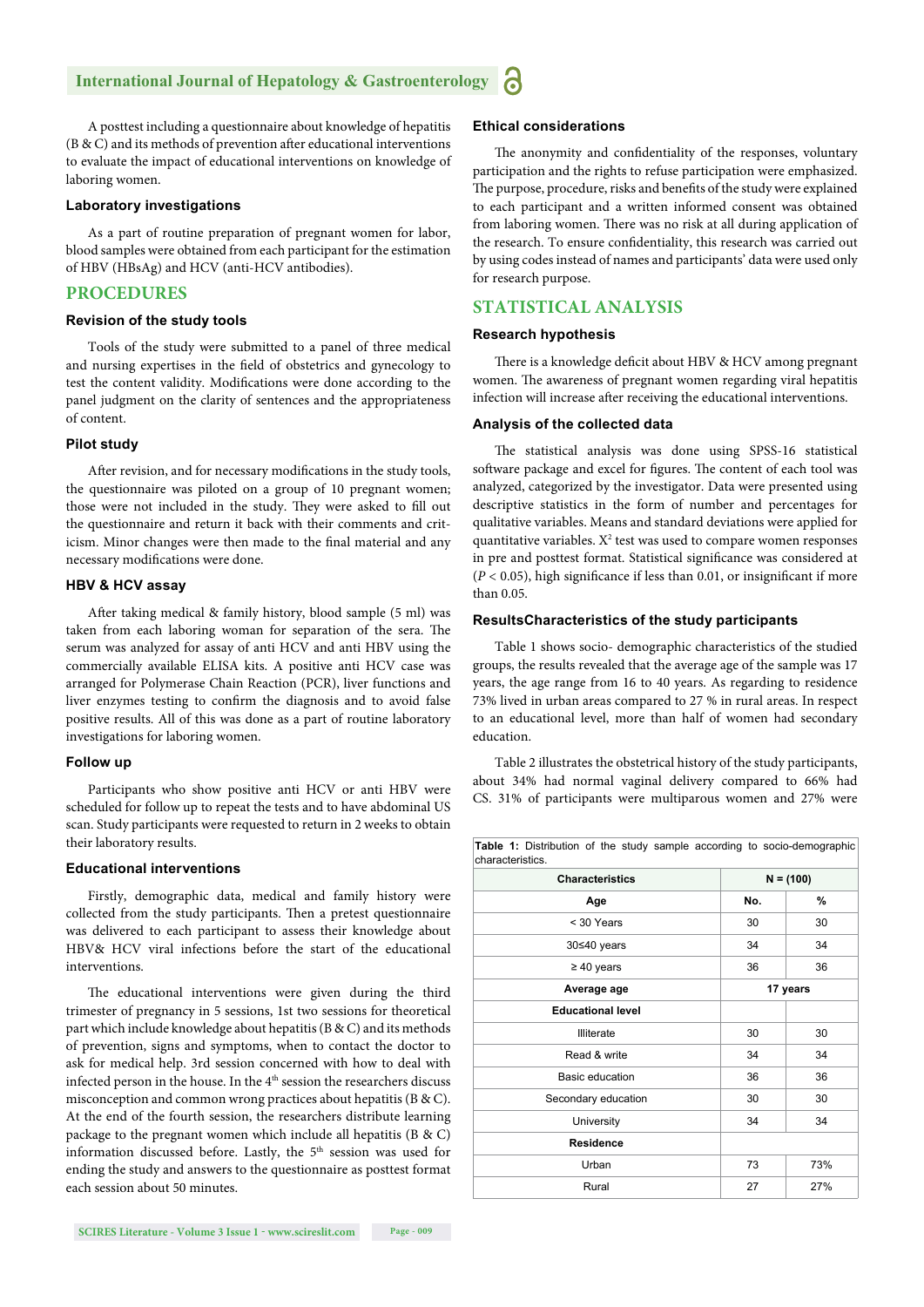primigravidas. A relatively high proportion of women 58% had history of previous abortions.

Figure 1 showed results of the laboratory investigations for viral hepatitis among the study subjects there were 4% and 3% with anti HCV & PCR positive. Only 1% of participants had positive anti HBV.

#### **Risk factors for HBV& HCV infections among the study group**

Table 3 summarizes the exposures of women for previous operations, 89% were exposed to surgical operations versus 11% not exposed. Also, the table showed exposures of women to dental interventions such as filling operations, or take off a fierce or teeth. There were 60% exposed to filling operations, or take off a fierce or teeth versus 40% not exposed. As regarding to the exposure of pregnant women to blood transfusions, there were 16% exposed to blood transfusions versus 84% not exposed.

All our participants were married, so assessment of sexual transmission of infection was through family history. Enquiring about extra-marital relations was inappropriate in our cohort due to religious and regional values of participants.

Figure 2 showed that 16% & 21% of women made tattoo, and wash m, versus 84% and 79% not made, respectively.

#### **Knowledge of the study participants regarding HBV& HCV infections**

Table 4 summarizes the knowledge of women about methods of transmission of viral hepatitis B & C infections in pre & posttest formats of the study tool. 63% of women in pretest versus 99% in posttest formats know that the viral hepatitis infection could be transmitted by transfusion of infected blood or blood products, also by contact with other body fluids from an infected person. Only 51% of women in pretest format realize that transplantation of organs from an infected person to healthy person can transmit infection, furthermore 54%, 55% & 52% only know that sex with infected partner, drug abuse and wound contamination are important routes of transmission of infection.

| Study sample = (100) |                                                                             |  |
|----------------------|-----------------------------------------------------------------------------|--|
| <b>No</b>            | %                                                                           |  |
|                      |                                                                             |  |
| 34                   | 34                                                                          |  |
| 66                   | 66                                                                          |  |
|                      |                                                                             |  |
| 27                   | 27                                                                          |  |
| 42                   | 42                                                                          |  |
| 31                   | 31                                                                          |  |
|                      |                                                                             |  |
| 42                   | 42                                                                          |  |
| 58                   | 58                                                                          |  |
|                      |                                                                             |  |
| 5                    | 5                                                                           |  |
| 11                   | 11                                                                          |  |
| 53                   | 53                                                                          |  |
| 31                   | 31                                                                          |  |
|                      | Table 2: Distribution of the study sample according to Obstetrical history. |  |



study subjects

**Table 3:** Exposure to previous operations and blood transfusion among the study group.

| <b>Variables</b>                                               | Sample $n = 100$ |         |  |  |  |
|----------------------------------------------------------------|------------------|---------|--|--|--|
|                                                                | Frequency        | Percent |  |  |  |
| *Exposure to previous operations                               |                  |         |  |  |  |
| Exposed                                                        | 89               | 89%     |  |  |  |
| Not exposed                                                    | 11               | 11%     |  |  |  |
| *Exposure to filling operations, or take off a fierce or teeth |                  |         |  |  |  |
| Exposed                                                        | 60%<br>60        |         |  |  |  |
| Not exposed                                                    | 40               | 40%     |  |  |  |
| *Exposure to Blood transfusions                                |                  |         |  |  |  |
| Exposed                                                        | 16               | 16%     |  |  |  |
| Not exposed                                                    | 84               | 84%     |  |  |  |
| *Sexual transmission                                           | U                | $0\%$   |  |  |  |



46% versus 64% of women in pretest and posttest formats know that viral hepatitis infection could occur through anal or oral route. Also, 36% in pretest versus 92% in posttest formats know that viral hepatitis could be transmitted during pregnancy and childbirth. 37% in pretest versus 100% in posttest formats know that the viral hepatitis transmission could happen during drug administration. As regarding hemo or peritoneal dialysis only 42% realize that it can transmit viral hepatitis infection before the intervention.

Interestingly, there were statistically significant differences (*p*) < 0.05) between knowledge of pregnant women about modes of transmission of viral hepatitis B&C infections in pretest and posttest formats (after the educational interventions).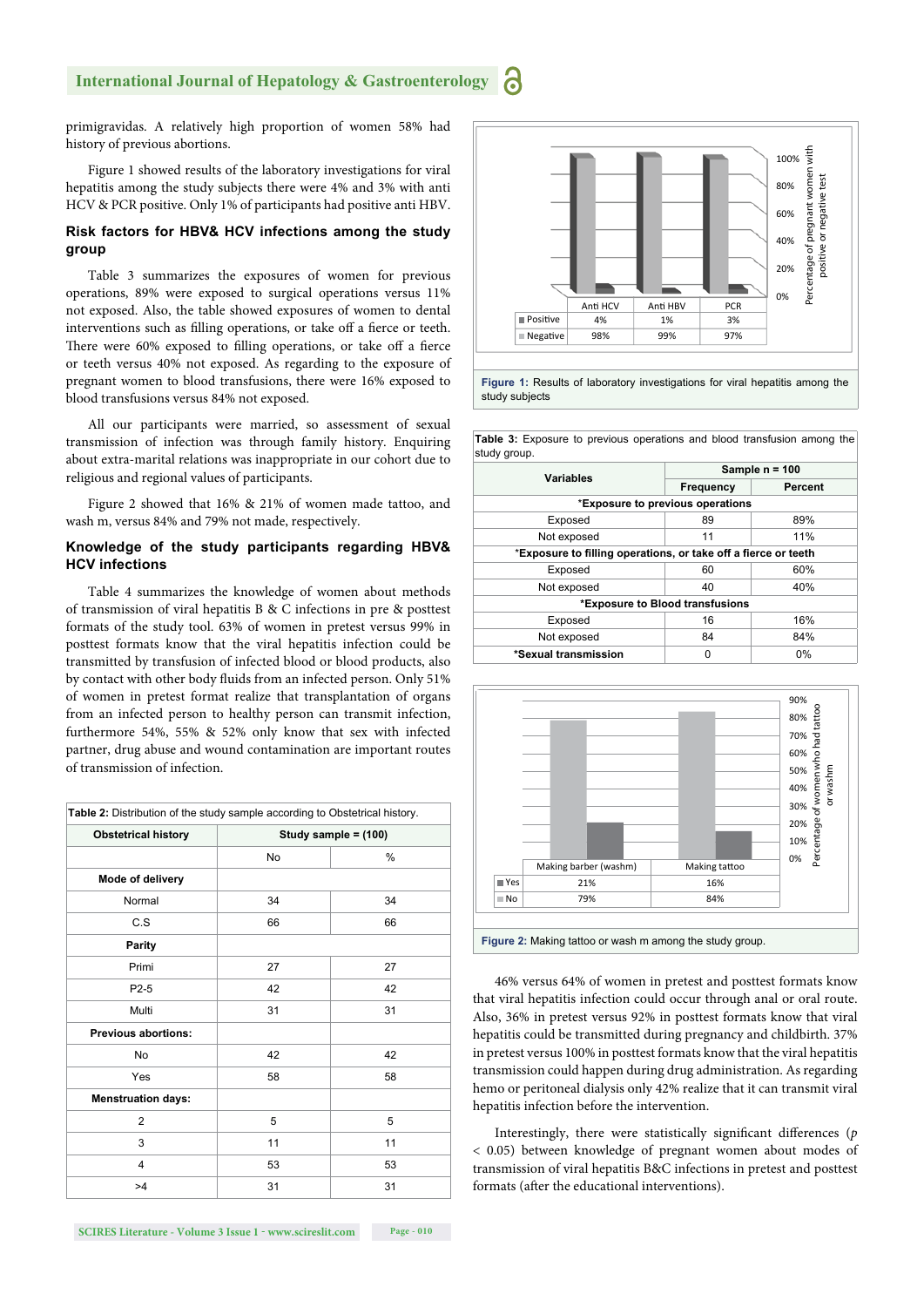#### **Sources of knowledge of the study participants regarding HBV& HCV infections**

Table 5 summarizes the sources of women knowledge about methods of viral hepatitis B & C infections. 39% of women have their knowledge from school, 25% from doctors, 31% from media and 29% from nursing staff. However, there was no documented knowledge from any research member.

| Mode of<br>infection          | <b>Pretest</b><br>$n = 100$ |                 | Posttest n=100                                                                                    |             | X2 Test | p-value  |
|-------------------------------|-----------------------------|-----------------|---------------------------------------------------------------------------------------------------|-------------|---------|----------|
|                               | No                          | %               | No                                                                                                | %           |         |          |
|                               |                             |                 | Infections transmitted by transfusion of infected<br>blood or fluids.                             |             |         |          |
| Yes                           | 63                          | 63%             | 99                                                                                                |             |         |          |
| No                            | 34                          | 34%             | 1                                                                                                 | 1%<br>49.43 |         | $0.000*$ |
|                               |                             |                 | Infections transmitted by transplantation of organs from an<br>infected person to healthy person. |             |         |          |
| Yes                           | 51                          | 51%             | 100                                                                                               | 100%        |         |          |
| No                            | 49                          | 49%             | 0                                                                                                 | 0%          | 66.32   | $0.000*$ |
| <b>Sex with infected</b>      | partner                     |                 |                                                                                                   |             |         |          |
| Yes                           | 54                          | 54%             | 98                                                                                                | 98%         |         |          |
| No                            | 46                          | 46%             | $\overline{2}$                                                                                    | 2%          | 61.4    | $0.000*$ |
| Drug abuse                    |                             |                 |                                                                                                   |             |         |          |
| Yes                           | 55                          | 55%             | 93                                                                                                | 93%         |         |          |
| No                            | 45                          | 45%             | 7                                                                                                 | 7%          | 40.55   | $0.000*$ |
|                               |                             |                 | Intravenous and wounds contaminated with infected<br>tools or machines.                           |             |         |          |
| Yes                           | 52                          | 52%             | 95                                                                                                | 95%         |         |          |
| No                            | 48                          | 48%             | 5                                                                                                 | 5%          | 48.86   | $0.000*$ |
| Anal and oral                 | infection.                  |                 |                                                                                                   |             |         |          |
| Yes                           | 46                          | 46%             | 92                                                                                                | 92%         | 50.46   | $0.000*$ |
| No                            | 64                          | 64%             | 8                                                                                                 | $8 + \%$    |         |          |
|                               |                             | and childbirth. | Infection occurred during pregnancy                                                               |             |         |          |
| Yes                           | 36                          | 36%             | 92                                                                                                | 92%         | 68.62   | $0.000*$ |
| No                            | 64                          | 64%             | 8                                                                                                 | 8%          |         |          |
| <b>Biting insects.</b>        |                             |                 |                                                                                                   |             |         |          |
| Yes                           | 31                          | 31%             | 96                                                                                                | 96%         | 85.08   | $0.000*$ |
| No                            | 69                          | 69%             | 4                                                                                                 | 4%          |         |          |
| Dialysis.                     |                             |                 |                                                                                                   |             |         |          |
| Yes                           | 42                          | 42%             | 88                                                                                                | 88%         |         |          |
| No                            | 58                          | 58%             | 12                                                                                                | 12%         | 47.99   | $0.000*$ |
| Food contamination.           |                             |                 |                                                                                                   |             |         |          |
| Yes                           | 47                          | 47%             | 95                                                                                                | 95%         |         |          |
| No                            | 53                          | 53%             | 5                                                                                                 | 5%          | 60.3    | $0.000*$ |
| <b>Drug</b><br>administration |                             |                 |                                                                                                   |             |         |          |
| Yes                           | 37                          | 37%             | 100                                                                                               | 100%        |         |          |
| No                            | 63                          | 63%             | 0                                                                                                 | 0%          | 93.82   | $0.000*$ |

 $\vert$ (\*) Statistically significant at p

**SCIRES Literature - Volume 3 Issue 1 - www.scireslit.com Page - 011**

**Table 5:** Sources of women knowledge about transmission of viral hepatitis B & C infections in pre & posttest formats**.**

| Women<br>knowledge                                                                                     | Pretest $n = 100$ |         | Posttest n<br>$= 100$ |         | $X^2$<br><b>Test</b> | P-value  |
|--------------------------------------------------------------------------------------------------------|-------------------|---------|-----------------------|---------|----------------------|----------|
|                                                                                                        | Frequency         | Percent | Frequency             | Percent |                      |          |
| School                                                                                                 |                   |         |                       |         |                      |          |
| Yes                                                                                                    | 39                | 39%     | 39                    | 39%     | 0.646                | 0.624    |
| <b>No</b>                                                                                              | 61                | 61%     | 61                    | 61%     |                      |          |
| <b>Doctors</b>                                                                                         |                   |         |                       |         |                      |          |
| Yes                                                                                                    | 25                | 25%     | 25                    | 25%     |                      |          |
| No                                                                                                     | 75                | 75%     | 75                    | 75%     | 3.03                 | 0.22     |
| <b>Nursing staff members</b>                                                                           |                   |         |                       |         |                      |          |
| Yes                                                                                                    | 29                | 29%     | 29                    | 29%     | 0.413                | 0.814    |
| No                                                                                                     | 7100%             | 71%     | 7100%                 | 71%     |                      |          |
| From the media                                                                                         |                   |         |                       |         |                      |          |
| Yes                                                                                                    | 31                | 31%     | 31                    | 31%     |                      |          |
| <b>No</b>                                                                                              | 69                | 69%     | 69                    | 69%     | 1.58                 | 0.454    |
| From research member                                                                                   |                   |         |                       |         |                      |          |
| Yes                                                                                                    | 0%                | $0\%$   | 10000%                | 100%    | 2                    | $0.000*$ |
| No                                                                                                     | 10000%            | 100%    | $0\%$                 | 0%      |                      |          |
| (*) Statistically significant at $p < 0.05$ the media as (television - Radio - posters<br>- brochures) |                   |         |                       |         |                      |          |

#### **DISCUSSION**

In the present study, prevalence of HBV& HCV infections among the study participants was relatively lower than in other studies [17-21]. However, this prevalence does not reflect prevalence of HBV&HCV among general population; this was mainly due to small sample size of the current study. Furthermore, the study participants reflected only one sector of population (pregnant women); also the age range of women was from 16-40, which does not represent various age groups. On the hand nearly one quarter of women was from rural areas and the vast majority of them were from urban areas. HBV&HCV were shown to be more prevalent in rural residency. As regard to education, more than half of the study participants have high school education, HBV&HCV infections were found more prevalent in lower levels of education [22-26].

In accordance with other studies [27-30], the present study showed that pregnant women do not have enough basic knowledge on viral hepatitis B&C infections. Only about one-third of participants had good knowledge about methods of transmission of viral hepatitis B & C infections by infection during pregnancy & childbirth, drugs and drug abuse. In the same time, more than half of women had good knowledge about methods of transmission viral hepatitis B & C infections by dialysis, transfusion of infected blood or fluids, intravenous injections and contaminated wounds.

On the other hand, our findings about lack of knowledge on viral hepatitis among pregnant women were contradictory to Debes et al. They reported higher levels of knowledge in Tanzania, where 70% & 60% of participants showed adequate understanding of HBV complications and transmission routes. Furthermore, 85% of their participants realize that working in the health care setting increases risk of HBV infection [31]. Our findings were also contradictory to studies in Ethiopia, Nigeria and Sudan that showed 62%, 94% and 90% of participants have enough knowledge about HBV infection, respectively [32-34]. This confliction between our results and these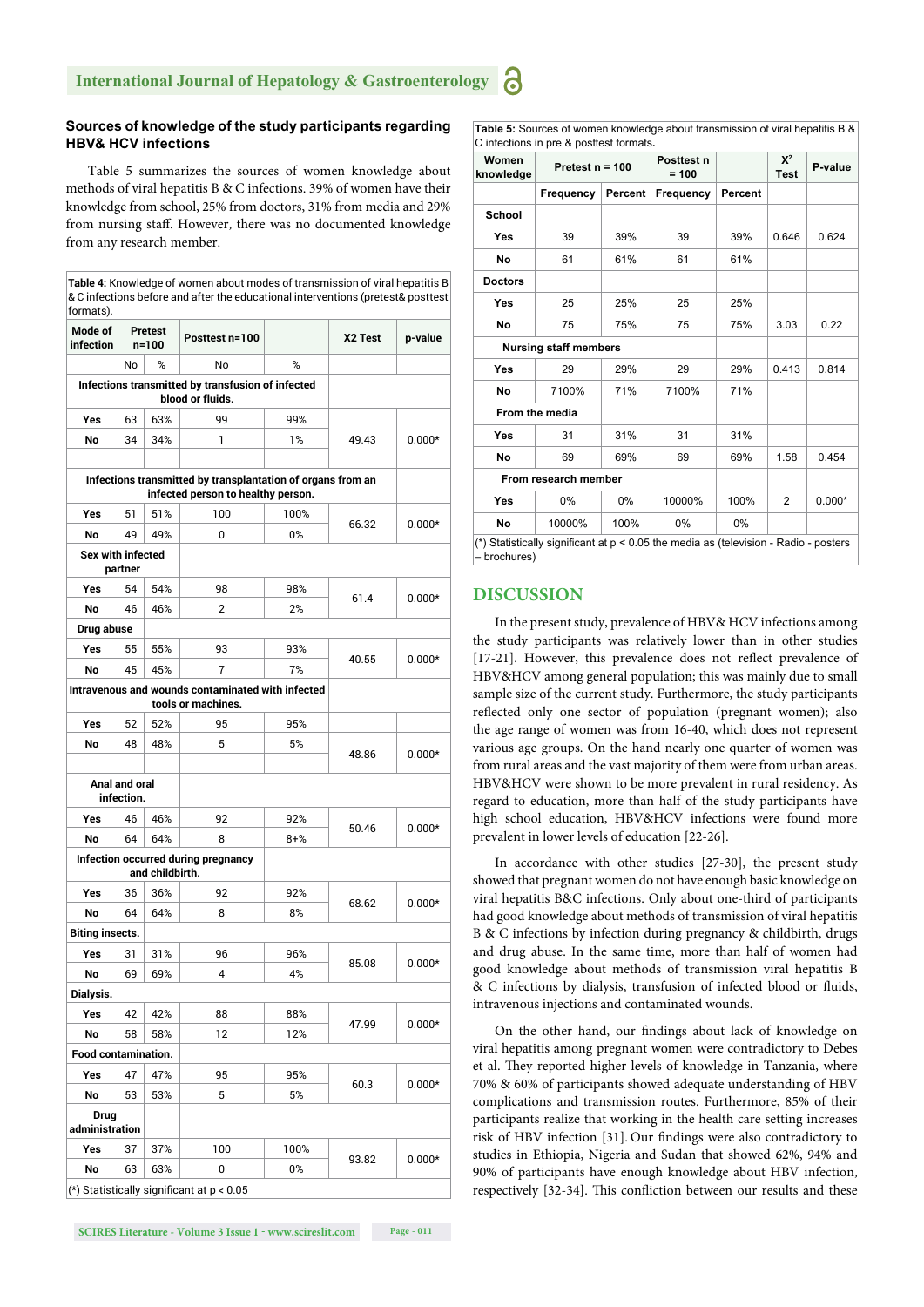studies was not astonishing. This is because of differences in target population among the studies. In this study the target population was pregnant women regardless of their education or jobs while health care workers were the target population in the other studies. Health care workers are in a position that allows easy access to information and resources about viral hepatitis.

The present study revealed that the main source of women's knowledge about viral hepatitis was from schools and the media, however research members have no role in enhancing knowledge of pregnant women about viral hepatitis, these findings were similar to other studies [35,36].

Why pregnant women had lack of knowledge about viral hepatitis B&C infections? This could be related to the women themselves as related to their age, residency or level of education. However, from our findings, this was mainly related to deficient and ineffective role of the health system represented in doctors, para-medical staff, and medical researchers in improving people's knowledge about viral hepatitis. Furthermore, non-specific preventive measures such as hand cleaning, disposable medical equipment and proper sterilization are still inadequate in some health care facilities.

The present study showed statistically significant improvements in knowledge of pregnant women about viral hepatitis B&C after implementation of the educational interventions,  $P < 0.001$ . This finding was in agreement with other researchers who test the impact of educational interventions on knowledge about AIDS and showed positive impact [37].

#### **CONCLUSION AND RECOMMENDATIONS**

Findings of the present study concluded that pregnant women were deficient in knowledge about viral hepatitis B&C. The educational interventions had a positive impact on their knowledge. These findings gave a satisfactory answer to the question how can we bridge the gap between knowledge about viral hepatitis B&C and theirs prevalence? Moreover these findings point to the need for more educational interventions that should be tailored to needs, and approaches that are suitable for the cultural values of the communities. These educational campaigns have to emphasize on effective methods for prevention of viral hepatitis B&C infections. In addition these programs have to target different sectors of the population including those working in the health system.

According to the findings of this study we recommended intensification of mass media educational programs about viral hepatitis B&C. This is because it is accessible to the vast majority of the population; also it does not require a particular setting where information could be delivered to subjects at work and homes. Meanwhile, media education can deliver scientific information in a manner that suits different ages, educational and cultural levels, or even in a funny way that suits children.

#### **ACKNOWLEDGEMENTS**

The authors wish to thank all the study subjects, who volunteered participation in the study, without their patience and co-operation this study would have been impossible.

#### **REFERENCES**

1. Mohd Hanafiah K, Groeger J, Flaxman AD, Wiersma ST. Global epidemiology of hepatitis C virus infection: new estimates of age-specific antibody to HCV seroprevalence. Hepatology. 2013; 57: 1333-42. https://goo.gl/CLHn89

- 2. Perz JF, Armstrong GL, Farrington LA, Hutin YJ, Bell BP. The contributions of hepatitis B virus and hepatitis C virus infections to cirrhosis and primary liver cancer worldwide. J Hepatol. 2006; 45: 529-38. https://goo.gl/AbEVco
- 3. Gower E, Estes C, Blach S, Razavi-Shearer K, Razavi H. Global epidemiology and genotype distribution of the hepatitis C virus infection. J Hepatol. 2014; 61: S45-57. https://goo.gl/gtPyzM
- 4. El-Zanaty F, Way A. Egypt Demographic and Health Survey 2008. El-Zanaty and Associates, and Macro International. Ministry of Health: Cairo, Egypt: 2009. https://goo.gl/6bX8qm
- 5. Ministry of Health, Egypt, El-Zanaty and Associates, Egypt and ICF International. Egypt Health Issues Survey 2015. Cairo, Egypt and Rockville, MD: Ministry of Health and ICF International. 2015. https://goo.gl/xrMXLD
- 6. Obach D, Deuffic-Burban S, Esmat G, Anwar WA, Dewedar S, Canva V, et al. Effectiveness and cost-effectiveness of immediate versus delayed treatment of hepatitis C virus-infected patients in a country with limited resources: the case of Egypt. Clin Infect Dis. 2014; 58: 1064-71. https://goo.gl/U84uoi
- 7. Krishnan P, Dick F, Murphy E. The impact of educational interventions on primary health care worker's knowledge of occupational exposure to blood or body fluids." Occup Med (Lond). 2007; 57: 98-103. https://goo.gl/QWUxDD
- 8. Bani I, Mahfouz MS, Maki E, Gaffar A, Elhassan I, Yassin AO, et al. Prevalence and risk factors of Hepatitis B Virus among Pregnant Women in Jazan Region-Kingdom of Saudi Arabia. J Biol Agric Health C. 2012; 2: 39- 43. https://goo.gl/K1bakg
- 9. Mahboobi N, Porter SR, Karayiannis P, Alavian SM. Oral fluid and hepatitis A, B and C: a literature review. J Oral Pathol Med. 2012; 41: 505-16. https://goo.gl/hbqedU
- 10. Candotti D, Danso K, Allain JP. Maternofetal transmission of hepatitis B virus genotype E in Ghana, West Africa. J Gen Virol. 2007; 88: 2686-95. https://goo.gl/wsvwH8
- 11. Hwang EW, Cheung R. Global epidemiology of hepatitis B virus (HBV) infection. N Am J Med Sci. 2011; 4(1):7-13.
- 12. Frambo AA, Atashili J, Fon PN, Ndumbe PM. Prevalence of HBsAg and knowledge about hepatitis B in pregnancy in the Buea Health District, Cameroon: a cross-sectional study. BMC Res Notes. 2014; 7: 394. https://goo.gl/qooEMZ
- 13. Breban R, Arafa N, Leroy S, Mostafa A, Bakr I, Tondeur L, et al. Effect of preventive and curative interventions on hepatitis C virus transmission in Egypt (ANRS 1211): a modelling study. Lancet Glob Health. 2014; 2: e541-9. https://goo.gl/ewshhH
- 14. Brouard C, Gautier A, Saboni L, Jestin C, Semaille C, Beltzer N, et al. Hepatitis B knowledge, perceptions and practices in the French general population: the room for improvement. BMC public health. 2013; 13: 576. https://goo.gl/WcUaU4
- 15. Anaedobe CG, Fowotade A, Omoruyi CE, Bakare RA. Prevalence, sociodemographic features and risk factors of Hepatitis B virus infection among pregnant women in Southwestern Nigeria. Pan Afr Med J. 2015; 20: 406. https://goo.gl/hgpHG2
- 16. Jonas MM. Hepatitis B and pregnancy: an underestimated issue. Liver Int. 2009; 29: 133-9. https://goo.gl/bqcYyL
- 17. Breban R, Doss W, Esmat G, Elsayed M, Hellard M, Ayscue P, et al. Towards realistic estimates of HCV incidence in Egypt. J Viral Hepat. 2013; 20: 294-6. https://goo.gl/vaBPke
- 18. Medhat A, Shehata M, Magder LS, Mikhail N, Abdel-Baki L, Nafeh M, et al. Hepatitis C in a community in Upper Egypt: risk factors for infection. Am J Trop Med Hyg. 2002; 66: 633-8. https://goo.gl/TgWTWe
- 19. Talaat M, El-Sayed N, Kandeel A, Azab MA, Afifi S, Youssef FG, et al. Sentinel surveillance for patients with acute hepatitis in Egypt, 2001-04. East Mediterr Health J. 2010; 16: 134-40. https://goo.gl/Kk7DWS
- 20. Kwon SY, Lee CH. Epidemiology and prevention of hepatitis B virus infection. Korean J Hepatol. 2011; 17: 87-95. https://goo.gl/5XyAUi
- 21. Dongdem JT, Kampo S, Soyiri IN, Asebga PN, Ziem JB, Sagoe K. Prevalence of hepatitis B virus infection among blood donors at the Tamale Teaching Hospital, Ghana (2009). BMC research notes. 2012; 5: 115. https://goo.gl/Tk8h1L